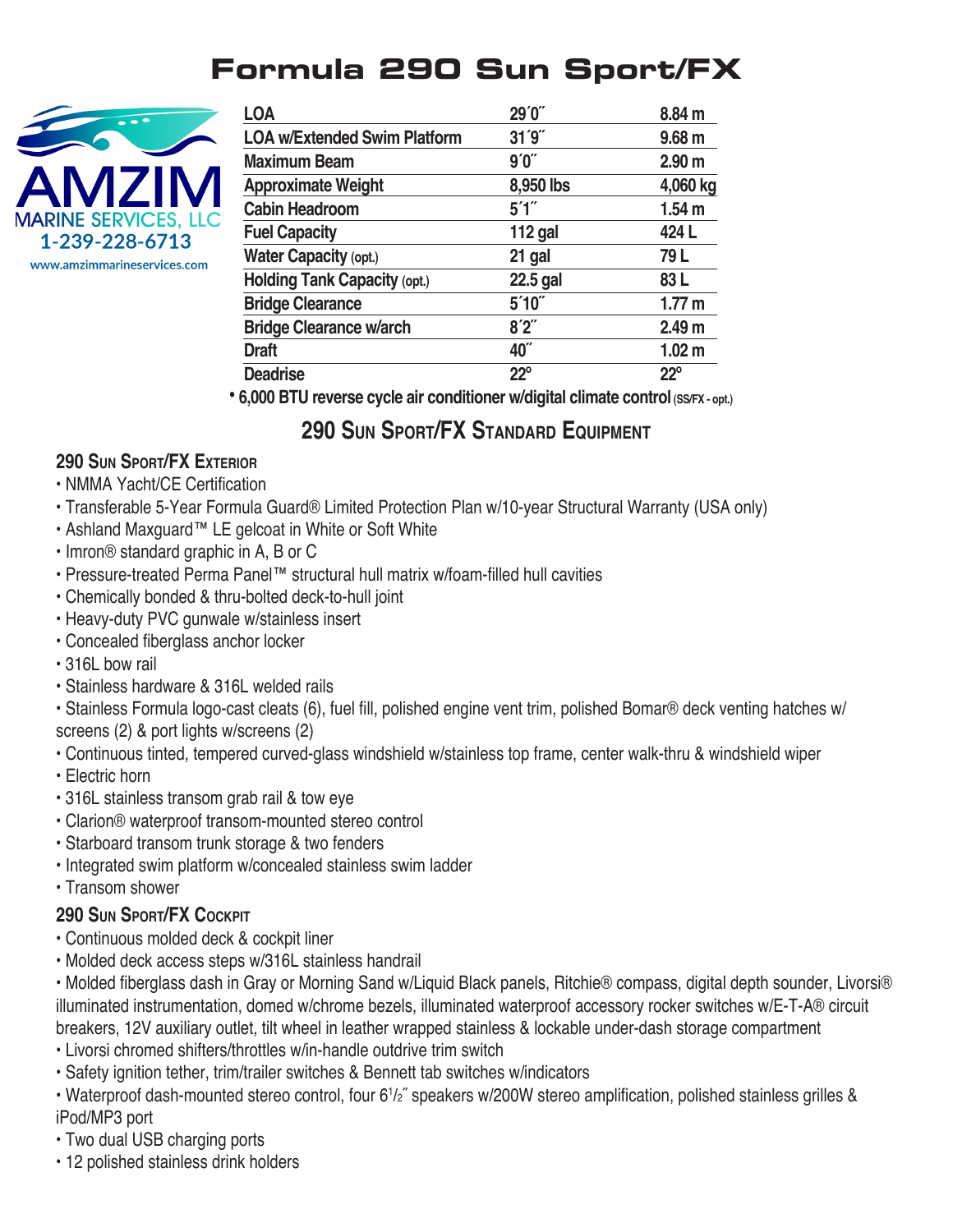• Cockpit/swim platform blue/white LED courtesy lights w/remote control

• Weather-resistant cockpit seating featuring PreFixx® coating, Tenara® element-resistant thread, DriFast® foam & Star-Lite® XL synthetic marine panel construction

- Dual position helm & companion seats
- In-floor ski & wakeboard storage
- Fire extinguisher

• Color-coordinated molded wetbar w/integrated sink, Corian countertop, 30-quart Igloo cooler, trash container & integral 316L safety rail

- Port & U-shaped aft lounge seating w/integrated storage & 171 /2-quart Igloo® cooler
- Color-coordinated dual-height cockpit table w/Corian® top, filler cushion & four polished drink holders
- Aft-facing sun lounge w/trunk storage & fender (2 included) storage below converts to full-length sunpad
- Demand water system w/21-gallon capacity
- Disconnect switches for aux & start batteries
- Battery parallel emergency switch
- Stainless transom gate

#### **290 Sun Sport/FX Cabin**

- Sliding/locking cabin door
- Light Cherry or Baltic Birch woodgrain-finish flooring throughout cabin
- Solid wood cabin entry step
- Ultraleather™ U-shaped forward dinette lounge/double berth w/high-gloss, Bourbon Cherry, Ash or Wenge wood table & filler cushion
- Custom décor pillows & draperies

• Entertainment center in high-gloss Bourbon Cherry, Ash or Wenge finish w/hanging locker, drink holders, full Corian countertop & fire extinguisher

- Clarion<sup>®</sup> AM/FM/CD stereo w/iPod/USB port, Bluetooth & two 6<sup>1</sup>/<sub>2</sub>" speakers
- Subscription-ready Sirius™ Satellite Radio
- Molded head compartment w/porcelain head unit, 23-gallon holding tank & dockside pumpout, molded vanity, sink w/faucet, mirror, Corian counter top & Light Cherry or Baltic Birch woodgrain-finish flooring
- Carbon monoxide detector

#### **290 Sun Sport/FX Engine Room**

- Single or twin engine installation w/thru-bolted engine mounts
- Motorized hatch lift
- Courtesy lighting, fume detector & automatic fire extinguisher
- Two marine batteries w/retainers
- Galvanic corrosion protection systems
- Bilge blower, automatic bilge pump & high water alarm
- Bennett® hydraulic trim tabs
- Stainless props

## **290 Sun Sport/FX Available Equipment**

#### **290 Sun Sport/FX Exterior**

- Imron Flagship graphic in A, B or C w/full hullside color
- Electric windlass w/75' chain, polished stainless anchor & remote
- Polished stainless LED bow docking lights
- Four Formula logo fender clips
- High bow rail
- Removable ski/wakeboard swivel-head rope pylon
- Radar arch w/mast light & white air horn
- Custom stainless sport arch w/mast light & wakeboard swivel-head rope mount
- Custom stainless sport top w/Sunbrella sun shade, mast light & raised wakeboard swivel-head rope mount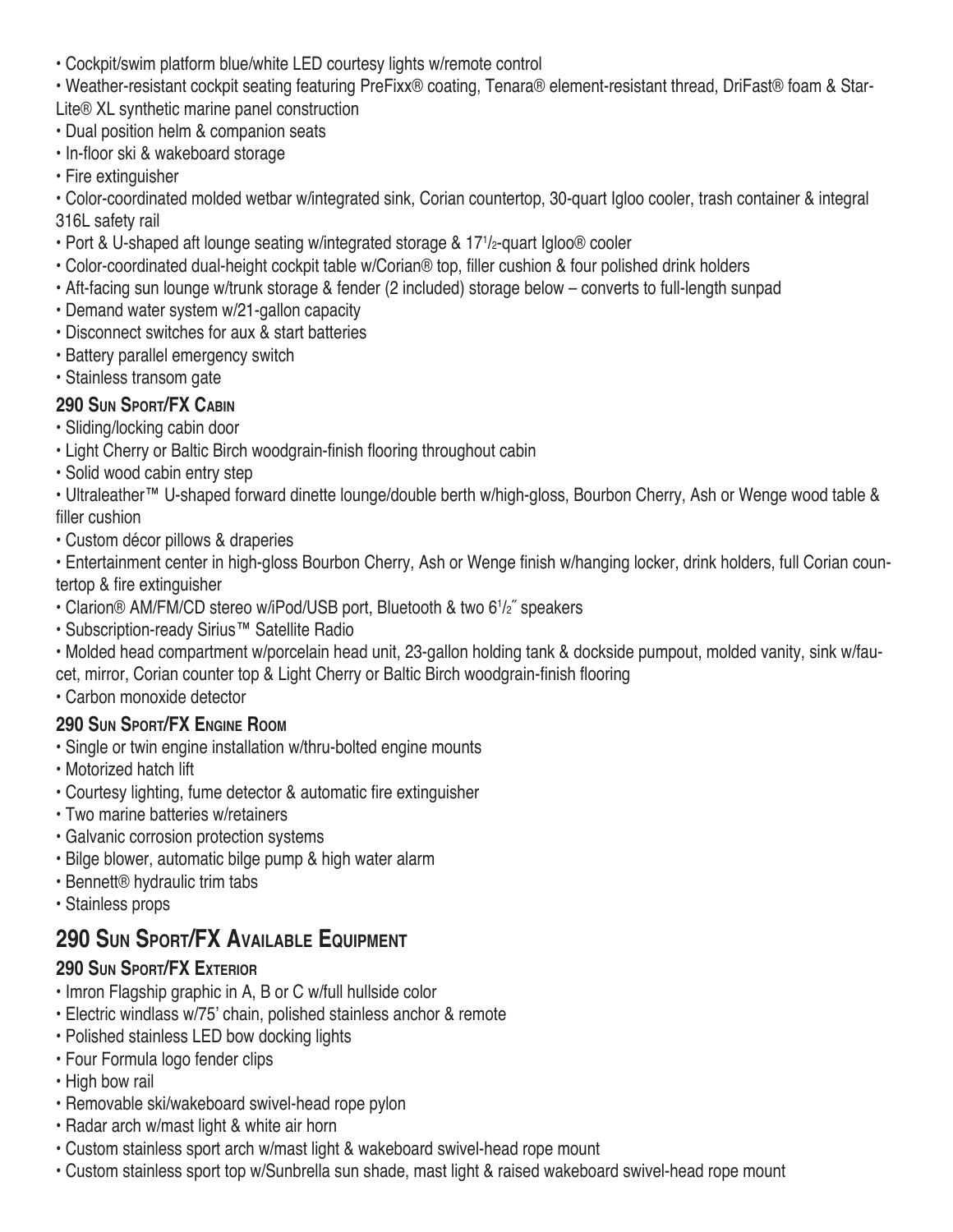- Extended water sport swim platform w/four drink holders and under mount stainless swim ladder
- Extended water sport swim platform w/four drink holders and under mount swim seat
- Woodgrain vinyl decking on swim platform
- Woodgrain vinyl decking on extended water sport swim platform

• 120V shorepower w/fail-safe galvanic isolator, 50-amp battery charger, 30-amp cord, transom hookup, 120V GFCI outlet & brushed stainless microwave oven

- Transom-mounted stainless propane grill w/infrared technology, stainless shelf & carrying case
- Stainless flagstaff w/American & Formula flags

#### **290 Sun Sport/FX Cockpit**

- 120V/12V pullout refrigerator w/stainless front
- VHF radio w/antenna
- Mercury DTS control system w/SmartCraft VesselView™ engine monitor
- Volvo EVC system w/7" engine display
- Garmin® 547 GPS color chartplotter
- Raymarine® e7D GPS widescreen color chartplotter w/depth sounder
- JL Audio® blue LED lighted chrome-finished speakers w/200W cockpit subwoofer
- Cockpit blue LED lighting system
- Cockpit heater
- 12V inflator for towable floats w/storage pouch
- Custom patterned cockpit carpet
- Woven cockpit mat
- Light-duty cockpit cover in color-coordinated non-fading Sunbrella® fabric top of windshield

• All-weather cockpit cover in color-coordinated non-fading Sunbrella® fabric w/Seamark™ vinyl undercoating - over windshield

• Bimini top in color-coordinated non-fading Sunbrella® fabric w/SeaMark™ vinyl undercoating

• Front & side curtains w/easy-mount zippers & aft cockpit enclosure in color-coordinated non-fading Sunbrella fabric (not available with Sport Top)

#### **290 Sun Sport/FX Cabin**

- Sliding cabin screen door
- 6,000 BTU reverse cycle air conditioner w/digital climate control
- 12V 19" LED/LCD HDTV/DVD combo player w/antenna & cable connection
- Manual porcelain head unit w/23-gallon holding tank & macerator w/Y-valve for discharge or dockside pumpout
- VacuFlush® unit w/23-gallon holding tank & dockside pumpout
- VacuFlush® unit w/23-gallon holding tank & macerator w/Y-valve for discharge or dockside pumpout
- Gray water holding system

#### **290 Sun Sport/FX Engine Room**

- Mercury® SeaCore™ saltwater protection system
- Volvo OceanX™ saltwater protection system
- Remote battery charging panel
- Engine freshwater flush system
- 20-amp battery charger
- Captain's Call™ exhaust w/diverters (Merc and Volvo V8-380C and V8-430CE only)